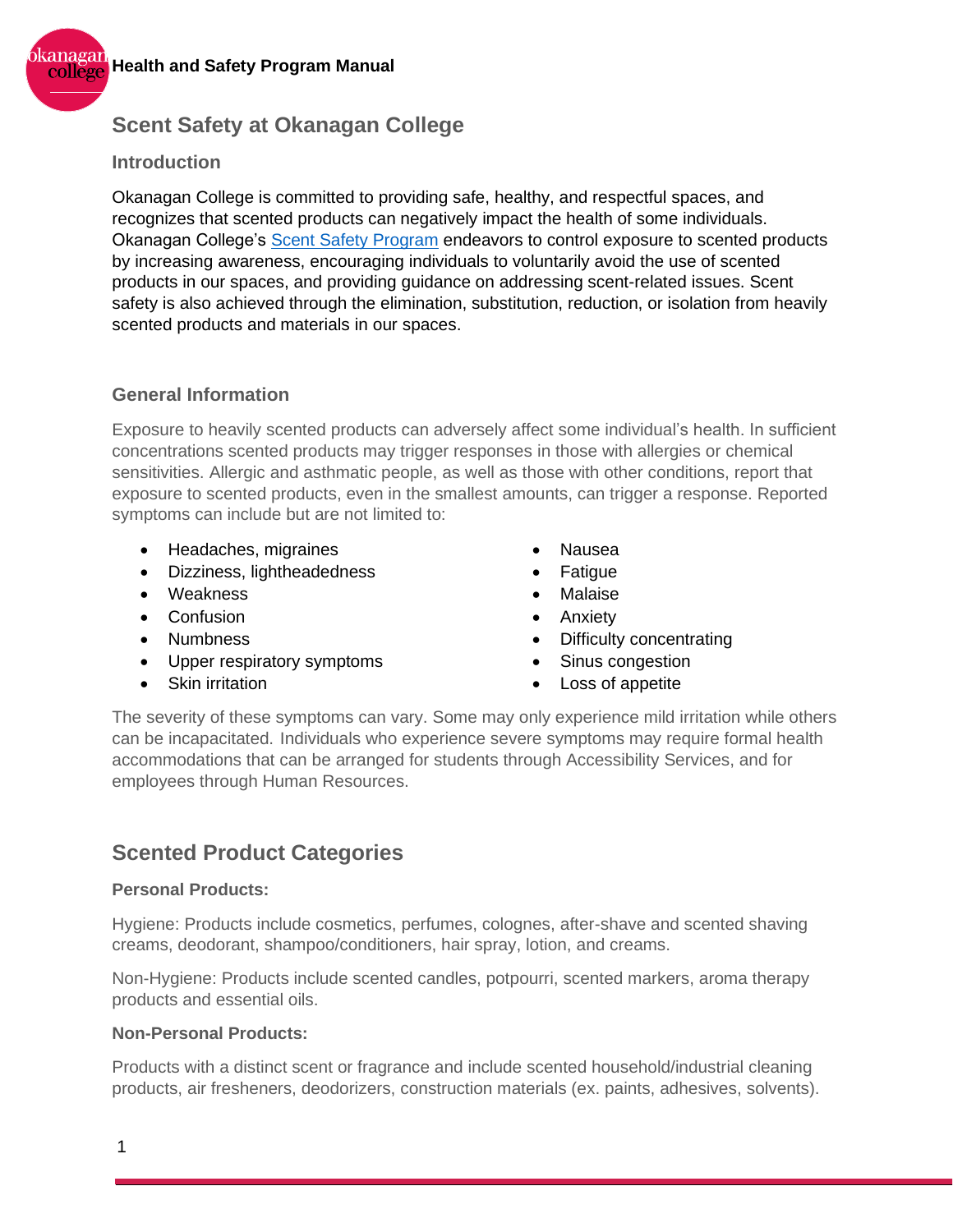

## **What the College is Doing:**

- Asking all Okanagan College community members (staff, students, visitors, and contractors) to be considerate of others by eliminating, substituting, or reducing the use of scented products in Okanagan College spaces;
- Including Scent Safety information in New Employee Orientations, so workers are informed of the issue and aware of expectations;
- Including Scent Safety information in student handbooks and orientations, so students are informed of the issue and aware of expectations;
- Providing signage throughout our spaces as reminders to be considerate of others by eliminating, substituting, or reducing the use of scented products;
- Conducting annual information campaigns to educate the college community on scent safety;
- Providing quidance for dealing with scent safety issues in college spaces;
- Providing additional scent safety resources.

### **What You Can Do:**

- Be considerate of others by eliminating, substituting, or reducing the use of scented products in Okanagan College spaces;
- A general guideline for personal scents is that they should not be detectable from more than an arm's length away;
- Be understanding if you are approached about a scent issue, and collaborative in finding a solution;

## **Guidance for Dealing with Scent Sensitive Situations**

Dealing with a scent issue relating to personal products can be challenging. It can feel awkward and uncomfortable to raise a concern or be approached about a scent issue. The following approaches are designed to guide you in appropriately handling these types of situations in the office, classroom, and common areas at Okanagan College.

### **Students and Employees**

If you are a student or employee who reacts negatively to scented personal products and there is a scent in your surroundings that is causing you to have a reaction, try the following:

- Approach the person in a non-confrontational manner to communicate your concerns about the scented product being worn;
- Focus the conversation on education by explaining the negative health impacts you experience;
- Remember to always maintain tact and respect;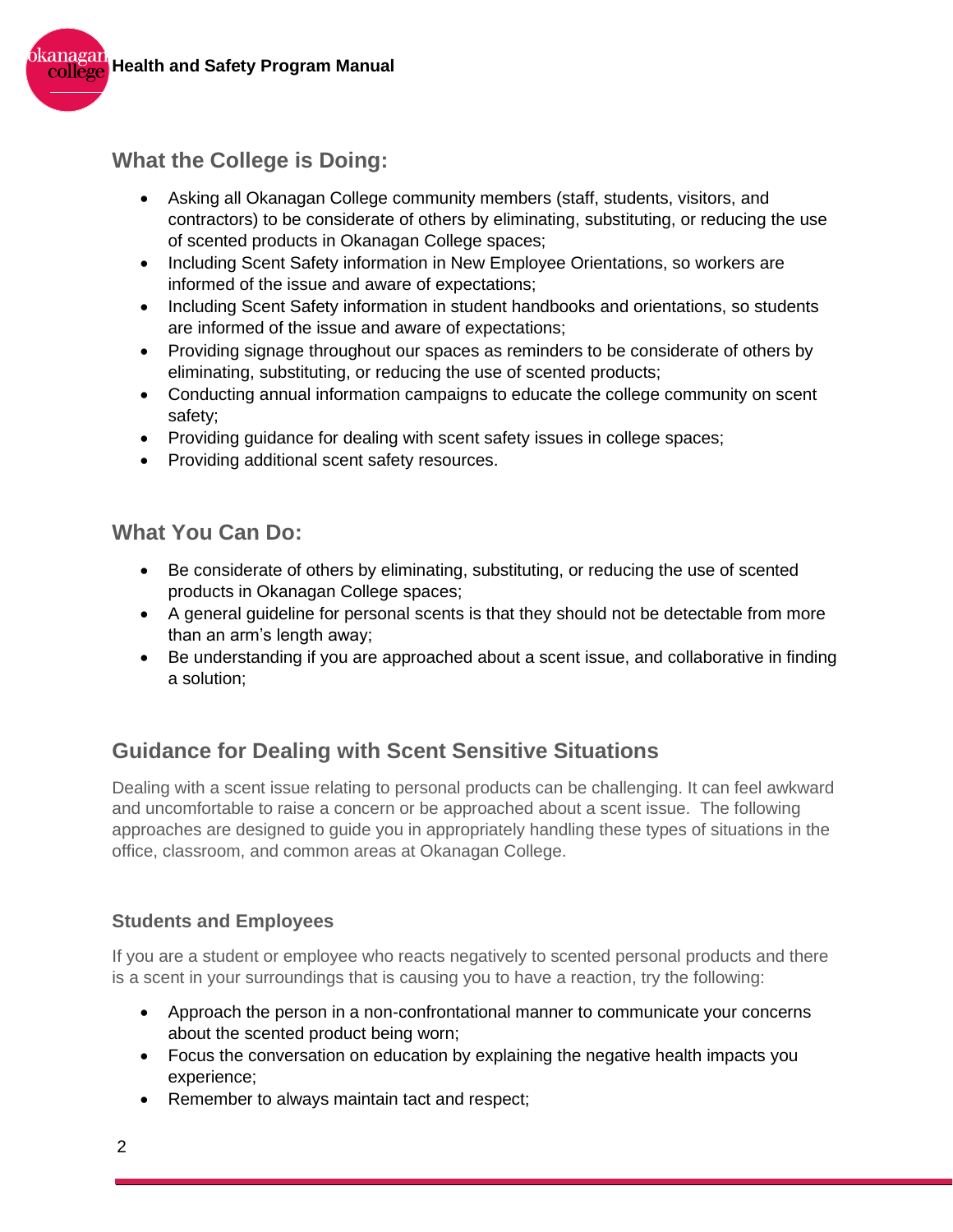## **Health and Safety Program Manual**



- Inform the person that there is more information and resources available in Okanagan College's [Scent Safety Program;](https://okanagan365.sharepoint.com/:b:/s/KelownaJOHSCommittee/EQGxJ7cM5TNNoD0wqklVolQBLapqSHo-9jWe7oNvSD8P8Q?e=wcYlEX)
- Ask the person to consider switching to unscented products;
- Respectful conversations typically lead to understanding, cooperation, and resolution; however,
- If you cannot resolve the situation, speak to your supervisor/instructor.

Speak to your instructor or supervisor if direct contact with the person wearing the scent will worsen your reaction, or if you don't feel comfortable approaching the person wearing the scent. Let your instructor or supervisor know the following:

- What causes your reaction;
- The problem(s) you are experiencing; and,
- What, if anything, you have already tried to do to resolve the issue.

If the scent issue relates to a non-personal product, notify your instructor or supervisor for assistance in resolving the issue.

#### **Supervisor/Instructor**

If you are approached by an employee/student who has a negative health reaction triggered by scents:

- Respond as quickly as possible;
- Remove the employee/student from the scent that is causing the problem;
- Identify the source of the scent. If the scent is related to a personal product, discreetly approach the individual who is wearing the scent and politely discuss the problem;
- Remind them that Okanagan College promotes scent safety in all spaces and requests voluntary compliance;
- Ask the person to consider switching to unscented products;
- Inform the person that there is more information and resources available in Okanagan College's [Scent Safety Program;](https://okanagan365.sharepoint.com/:b:/s/KelownaJOHSCommittee/EQGxJ7cM5TNNoD0wqklVolQBLapqSHo-9jWe7oNvSD8P8Q?e=wcYlEX)
- Get back to the employee/student who is experiencing a reaction with an account of what has been done on their behalf. Continue to monitor the situation;
- The Occupational Health and Safety Department is available to provide additional guidance and advice on resolving scent issues;
- Perfect solutions may not always be possible or even practical. In some instances, employees/students who experience serious adverse reactions due to medical conditions or disability may require medical accommodations;
- Formal medical accommodations can be arranged for students through Accessibility Services, and for employees through Human Resources;
- Refer those issues that cannot be resolved to the Health and Safety Department for further assistance.